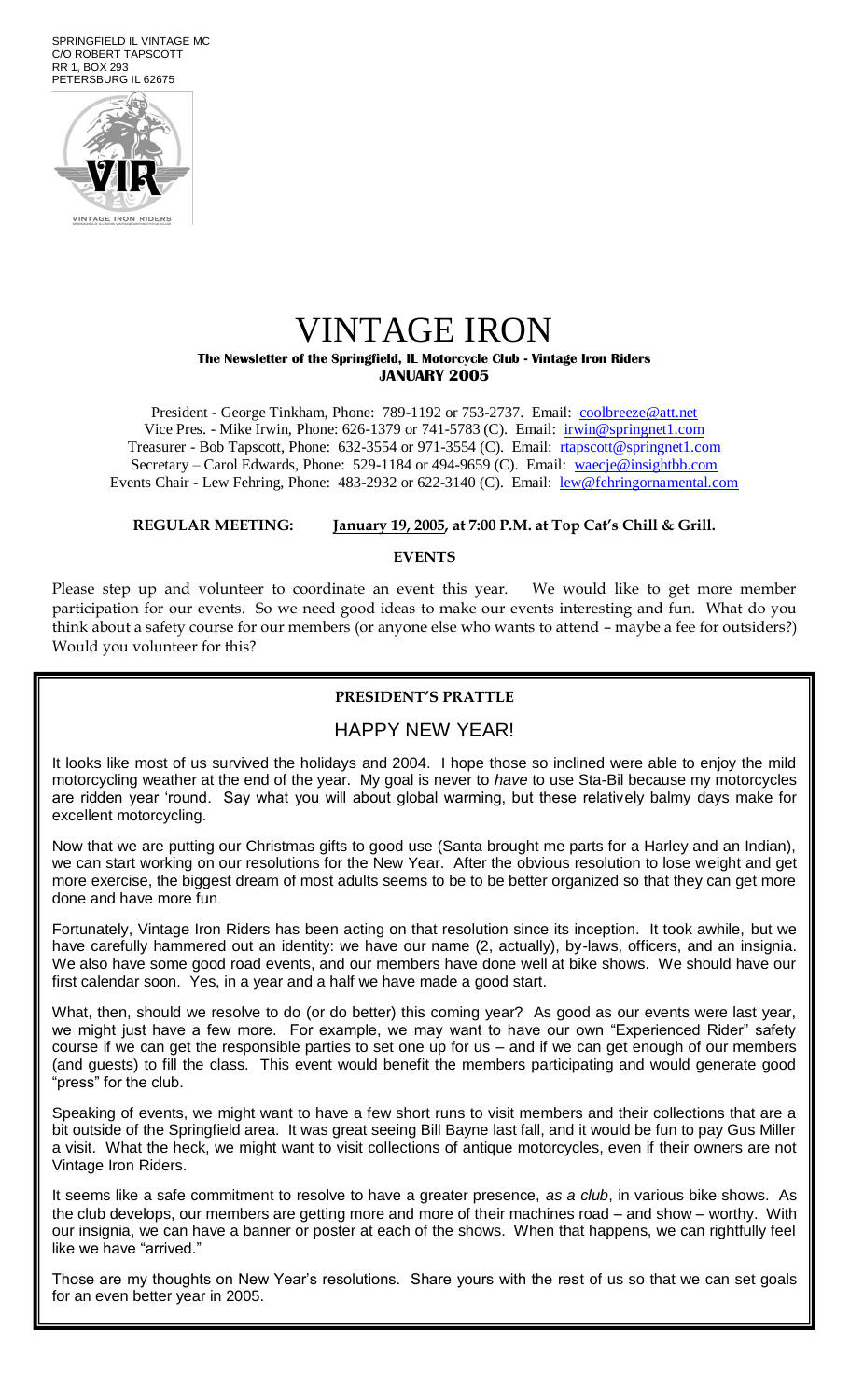**DUES** 

The 2005 club dues will be collected at the **January 19th meeting**. Remember, **dues for 2005 are \$15.00**. For those members unable to attend the January meeting, please mail the dues to Robert Tapscott, R. R. #1, Box 293, Petersburg, IL 62675.

**"Vintage Visdom"**

Check out[: http://www.800luvbugg.com/shop?campid=VE1142.INLkfvupz9&frame=1.13.4303&referrer=ve1142](http://www.800luvbugg.com/shop?campid=VE1142.INLkfvupz9&frame=1.13.4303&referrer=ve1142)

This VW retailer in Effingham, IL sells "winter storage kits" for people who store their vintage Beetles during the cold / salty road months. I bet we have members who do the same thing with their motorcycles. I, for example, refuse to ride when there is salt on the road or when it is slippery.

**To learn, you have to be willing to be taught.**

### MEMBER PROFILE

This month's member profile is **Member Bob Dermont**.

**Born:** May 21, 1938 **Residence:** 2814 South 14<sup>th</sup>, Springfield, IL

**Personal:** Married with two grown children.

**Profession:** Self-employed mechanic and have owned Springfield Small Engine Service (at my residence) since 1992. I'm originally from New York, but was stationed in Chanute AFB. When I got out of the service in 1962, I was partners with another man in a Honda dealership in Urbana. However, I sold my share to him. He and new partners opened a dealership in Springfield, and I came over here to run their parts and service departments. I've been in Springfield ever since.

**Motorcycles owned:** BMW, BSA, (2) Pentons, Kawasaki, and some other stuff.

**Why older bikes?** I grew up with them. I've made my living working on bikes since 1962 since I got out of the service and even worked on them in the service.

**Other interests:** Woodworking, but don't have much time to do much of it any more. Worked with Habitat several years ago and would like to get back into that.

**Why SIVIR:** George Embry kept asking me to join and said he would even pay my dues, so I joined. I do come to the meetings and enjoy the camaraderie.

## **MEMBER REPORTS**

A good time was had by all (we hope) at the Christmas Party, which we thought was pretty well-attended. We had some great prizes, got to see our logo all put together, got to meet the wives/girlfriends, and had a good dinner.

Mike Irwin is in charge of bike photos for the 2005 club calendar. We would like to start gathering photos for the 2006 calendar, so please submit photos (digital if possible) to Mike Irwin.

George Tinkham is bringing a bunch of old motorcycle parts catalogues to this month's meeting. The best way to recycle is to reuse. Hopefully others members can use these. If they cannot, he has room in his recycling bin. We encourage people to bring items to meetings that others might want to see or use.

## **MEMBERS' MARKETPLACE**

Remember that this space is available at no cost for members to advertise vintage or near vintage bike-related bikes or items. You may also place "wanted" ads. It is also available for commercial ads at a cost of \$2.50. Commercial ads will be bordered. All ads will be reviewed by the Board for content.

Wills – Trusts – Probate – Personal Injury

## GEORGE W. TINKHAM

Attorney-at-law

1119 SO. 6TH Springfield, IL 62703 (217) 523-8300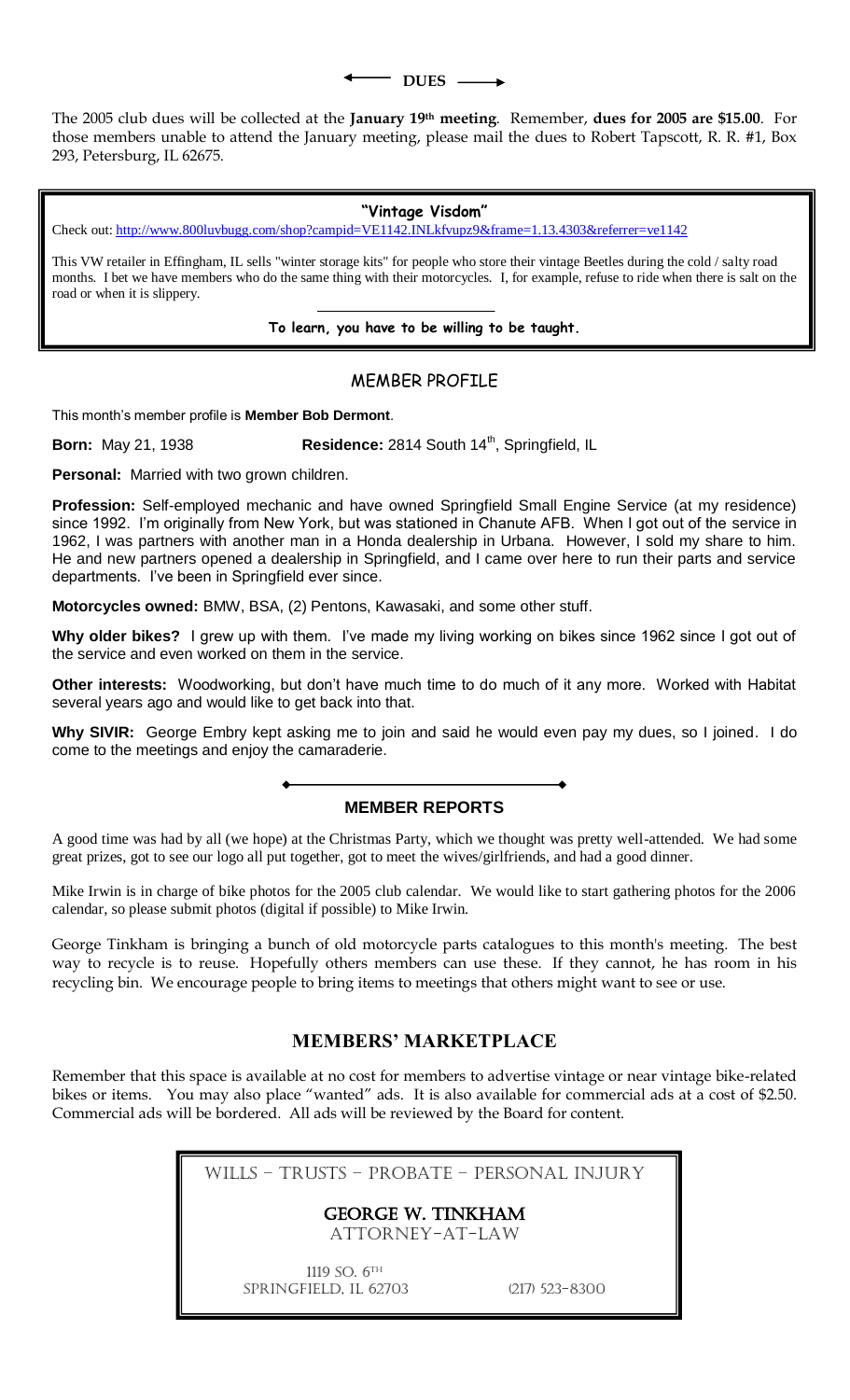#### **MINUTES OF MEETING Springfield (IL) Vintage Motorcycle Club Shakey's Pizza & Buffet December 15, 2004**

Meeting called to order at 6:40 P.M. by President George Tinkham. He thanked everyone for coming.

Mike Irwin is requesting photographs for the calendars.

Dues are due in January, and are now \$15.00.

George mused that we have had a good year: we have officers, by-laws and a logo. He wished everyone a Merry Christmas and Happy New year.

Meeting adjourned at 7:00 P.M. for dinner.

Carol J. Edwards, Secretary

Dave Young got this message awhile back. You might be interested:

I have just returned from spending 2 weeks on the movie shoot called "Worlds Fastest Indian" which is based around Wendover, Utah/Nevada. A good part of the shoot was recreated on the Bonneville Salt Flats. I am happy to report that it is progressing extremely well.

It's about an elderly New Zealander called Bert Munro who built a Indian streamliner based upon a 1920's Scout which he had created his own cyls and OHV set up and raced it in the 1960's. He still holds the title to the worlds fastest Indian and did a 1 way pass of 201 mph. Anthony Hopkins stars as Bert and Roger Donaldson is the director. The script is excellent and Anthony plays Bert very well along with a few of Bert's typical humorous one-liners for a few good laughs. Bert was a real character that comes through pretty well. There is a crash scene that came across way better than anyone had planned but it cost Eric the stunt rider a broken collarbone and a knob on his head. The movie is slated for release in late 2005.

It is very well written and all the actors did a great job. 1 of the characters was the famous Rollie Free which I had great pleasure of filling the actor in about him even though he seemed well versed about Rollie. The setting was 1962 which was recreated on the Bonneville Salt Flats along with the announcing tower, start lines, mile markers and portable buildings. At one point about 250 extras were present along with about 75 classic period Bonneville speed cars and motorcycles. Several of them were very famous cars and set world records and had never been photographed together. Roger Donaldson owned an army Indian in his younger days and came to admire Bert and wrote the script 25 years ago. The director, producers and Anthony Hopkins are all friends and have a long working relationship together which you could see all of the good chemistry come through. Anthony said it is the most fun he has had on a movie for over 20 yrs. He fell in love with Bert's story that he decided to do it for a fraction of his usual fee. The work behind the scenes is huge and makes for long days (6.30am to 1.30am) for some people. Maintenance of stuff on the salt is very high. The salt is a real killer and gets into everything. 1 Kiwi (Noel) built the 2 look alike replicas and 2 other Kiwi's (Perry and Wayne) built the identical replica along with another one in the works which is still in NZ. Bert's workmanship was crude at best but the guys did a remarkable job of exactly recreating the bikes. Roger is very particular about detail and I would say without any doubt it is an identical replica judging from all of Bert's original pictures that they had there. We fired the replica up for the 1st time on the Wendover airstrip and took it for a little ride and what a memorable moment. Bert still lives on. We fired it up on the Bonne salt flats and without any effort it did 100 mph in 2nd gear. Bert seemed to be looking over the whole movie setting as the weather was absolutely perfect, something that very rarely happens on the salt especially for any length of time. Bert's son John showed up and showed us Bert's original bash hat (helmet), goggles, gloves and travel bag.

Our Kiwi Freightliner was being used as the transportation vehicle and a funny thing happened along the way. Josh our driver handed out some red Kiwi Indian arrowhead T-shirts. These stood out on the white salt flats and the T-shirts become a very coveted item and many more had to be shipped in. People incorrectly started putting one and one together after seeing the Kiwi truck and T-shirts and started calling it the Kiwi Indian movie.

On one of the final days of shooting I had the pleasure to spend some time with Andy Green of England. Andy is the fastest man on wheels and the 1st man to break the sound barrier setting a record of 763 mph in a jet powered streamliner. A very interesting man to talk to. He said the only challenging moments were between 650 and 720 mph, after that things seemed to settle down. Darn fast and not an ideal time to be worried.

Our replica Chief went along to the salt flats. Once out on the salt flats I don't think there was 1 person who did not get their picture taken with it including Anthony Hopkins. Everyone admired it. Some guys joked to me that it didn't run so I fired it up and went riding out on the salt. Now they couldn't believe someone would ride such a nice motorcycle on the salt. My son Ross is 10 yrs old and I put him in front of me and off we rode. The bike ran dead straight and ran true.

The bike was responsive to just a little bit of body movement, pure fun. I have never ever ridden an Indian that ran so true and handled so well. It ran so great and handled so effortlessly that Ross took over the controls and I just sat on the back and he took me for a ride. Ross put on quite a few miles over the final few days hauling me around. Over the next few weeks I plan to put pictures up on our website www.KiwiIndian.com of the movie shoot. It is nice to see a movie made about a real guy who achieved his dream and believed in Indians and a true story. One of Bert's sayings was "I man can live more in 5 minutes on a motorcycle than a whole lifetime". How true. It seemed like I was there watching Bert do his record run. Long live Bert Mike (Kiwi) Tomas, Kiwi Indian MotoCycles [www.KiwiIndian.com](http://www.kiwiindian.com/) Phone (951) 788 0048